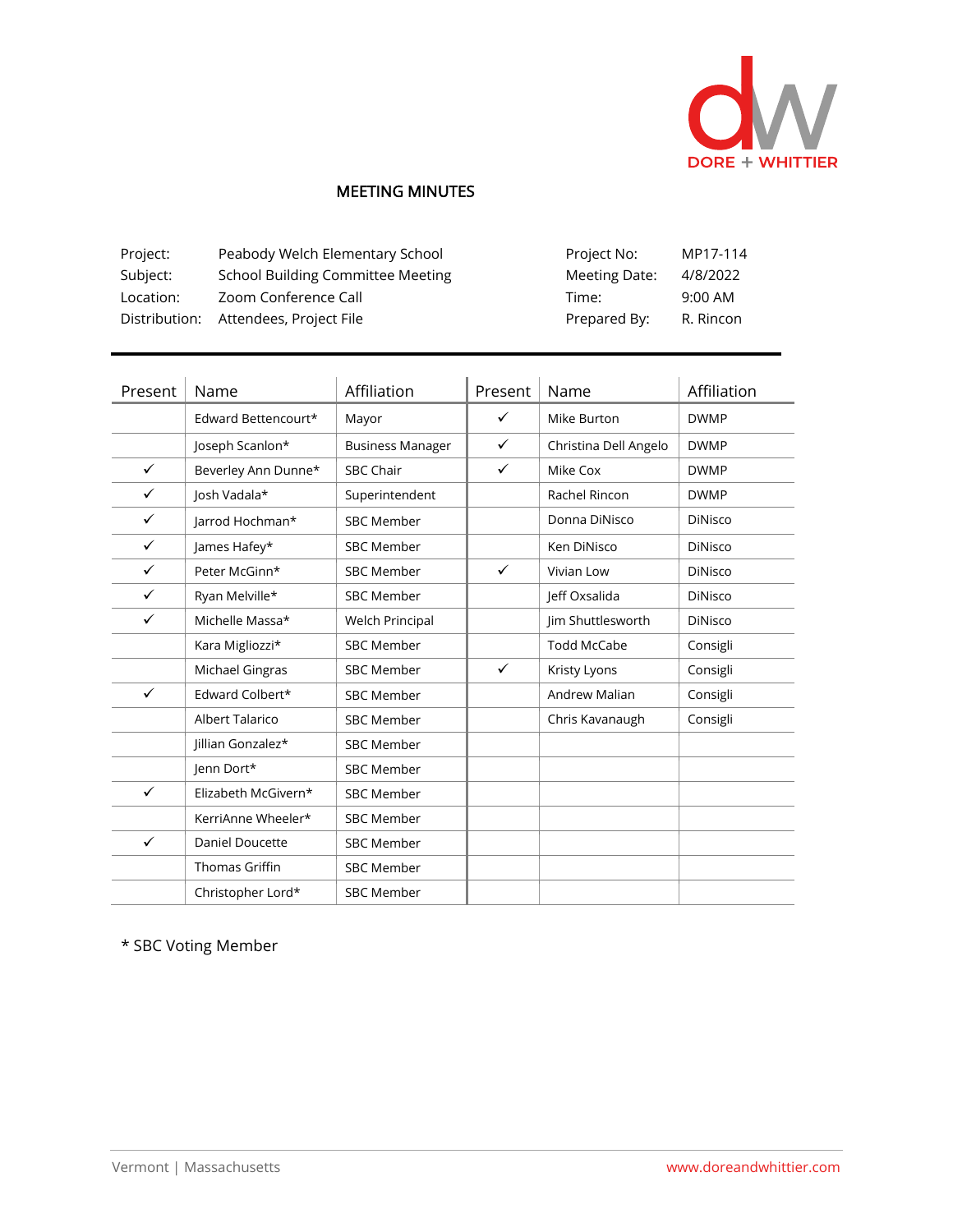| Item No. | Description                                                                                                                                                                                                                                                                                                                                                                                                                                                                                                                                                                                                                                                                                                                                                                                                                                                                                                                                                                                                                                                                                                                                                                                                                                                                                         | Action |
|----------|-----------------------------------------------------------------------------------------------------------------------------------------------------------------------------------------------------------------------------------------------------------------------------------------------------------------------------------------------------------------------------------------------------------------------------------------------------------------------------------------------------------------------------------------------------------------------------------------------------------------------------------------------------------------------------------------------------------------------------------------------------------------------------------------------------------------------------------------------------------------------------------------------------------------------------------------------------------------------------------------------------------------------------------------------------------------------------------------------------------------------------------------------------------------------------------------------------------------------------------------------------------------------------------------------------|--------|
| 23.1     | Call to Order: 9:00 am meeting was called to order by SBC Chair B. Dunne with 8<br>of 16 voting members in attendance.                                                                                                                                                                                                                                                                                                                                                                                                                                                                                                                                                                                                                                                                                                                                                                                                                                                                                                                                                                                                                                                                                                                                                                              | Record |
| 23.2     | Previous Topics & Approval of February 24, 2021 Meeting Minutes: A motion to<br>approve the 2/24/2022 meeting minutes as submitted made by M. Massa and<br>seconded by E. McGivern. Roll Call Vote: J. Hochman, M. Massa, J. Hafey, E.<br>McGivern, R. Melville, B. Dunne. Abstentions: E. Colbert, P. McGinn. Discussion:<br>None. All in favor: Motion passes, minutes approved.                                                                                                                                                                                                                                                                                                                                                                                                                                                                                                                                                                                                                                                                                                                                                                                                                                                                                                                  |        |
| 23.3     | Early Release Package #1 Update:                                                                                                                                                                                                                                                                                                                                                                                                                                                                                                                                                                                                                                                                                                                                                                                                                                                                                                                                                                                                                                                                                                                                                                                                                                                                    | Record |
|          | M. Burton provides the SBC with an ERP #1 update.<br>$\triangleright$ We had identified certain trades we felt we needed to bid earlier to<br>support the construction beginning on June 20 <sup>th</sup> .<br>The market continues to be volatile.<br>≻<br>For this ERP #1 package, we went out to concrete, structural steel,<br>➤<br>aluminum storefront/windows, and HVAC equipment called an ERV.<br>$\triangleright$ Based on these 5 trades, we have identified we are overbudget by<br>around \$563,000.00<br><b>Market Conditions:</b><br>$\triangleright$ Construction market post covid - Market has doubled since the 2 years<br>slow down.<br>$\triangleright$ Local construction volume very high and declining skilled labor pool<br>effecting pricing.<br>$\triangleright$ Construction Materials - Materials have increased 20% in last year,<br>continue to fluctuate and are simply not available. Subs protecting<br>themselves by escalating bids.<br>Supply Chain - Due to factory closures and market rushing to catching<br>≻<br>up from Covid, lead times for most materials increased exponentially.<br>Not unique to Peabody - Recent bids in the last few months have been<br>$\blacktriangleright$<br>up 10-20% on the aggregate and some individual trades up to 80%. |        |
|          | <b>Lead Times impacting Schedule/Phasing</b><br>$\triangleright$ Electrical/Fire Alarm panels (5 Months)                                                                                                                                                                                                                                                                                                                                                                                                                                                                                                                                                                                                                                                                                                                                                                                                                                                                                                                                                                                                                                                                                                                                                                                            |        |
|          | > Switchgear (8 Months)<br>> Network Switches (9 Months)<br>$\triangleright$ ERV (8 Months)<br>$\triangleright$ Roofing (6-8 Months)<br>$\triangleright$ The project team is revisiting the current phasing plan to adjust phases<br>based on long lead items with the intent to keep the original start and<br>completion dates.                                                                                                                                                                                                                                                                                                                                                                                                                                                                                                                                                                                                                                                                                                                                                                                                                                                                                                                                                                   |        |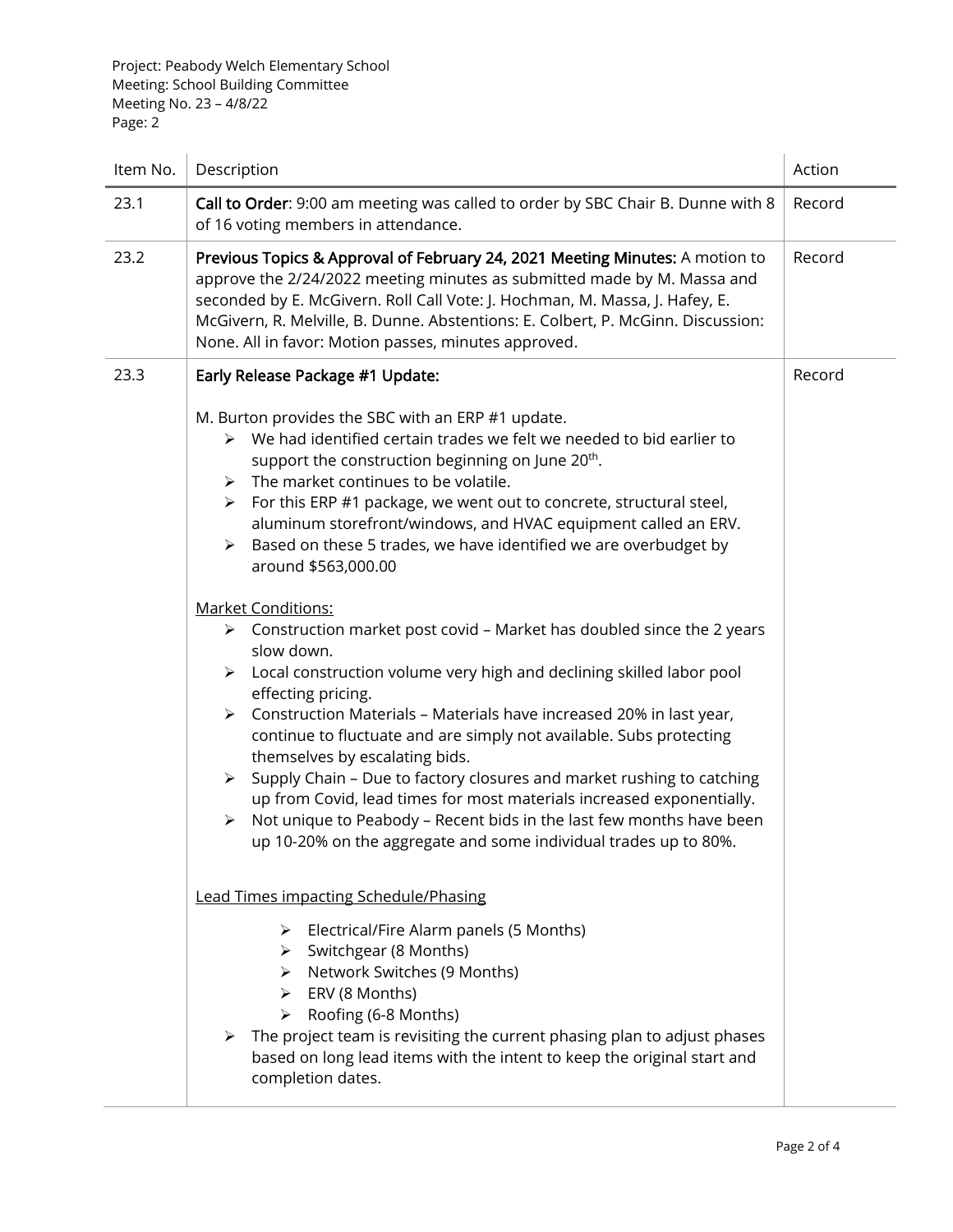|      | Discussion:<br>None.<br>➤<br>Vote:<br>$\triangleright$ A motion to approve Consigli to award ERP #1 trade and nontrade<br>bidders and execute mini GMP #1 made by M. Massa and seconded by<br>R. Melville. Roll Call Vote: E. Colbert, J. Hochman, P. McGinn, J. Vadala, M.<br>Massa, J. Hafey, E. McGivern, R. Melville, B. Dunne. Abstentions: None.<br>Discussion: None. All in favor: Motion passes.                                                                                                                                                                                                                                                                                                                                                                                                                                                                                                                                                                                                  |        |
|------|-----------------------------------------------------------------------------------------------------------------------------------------------------------------------------------------------------------------------------------------------------------------------------------------------------------------------------------------------------------------------------------------------------------------------------------------------------------------------------------------------------------------------------------------------------------------------------------------------------------------------------------------------------------------------------------------------------------------------------------------------------------------------------------------------------------------------------------------------------------------------------------------------------------------------------------------------------------------------------------------------------------|--------|
| 23.4 | <b>Schedule Update:</b><br><b>Procurement Dates</b><br>> 3/2/22 ERP #1 Documents Available<br>$\triangleright$ 3/23/22 Bids Due @ City Hall 2pm<br>> 3/28-3/31 ERP#1 Invitation to Bid Notice (ERP#2)<br>> 3/31/22 CR/COMMBUYS/Local AD<br>▶ 4/6/22 ERP #2 Documents Available (We are here)<br>> 4/27/22 ERP#2 Bids Due at City Hall 2pm<br>> 5/6/22 75% Estimate complete<br>> 6/13-6/17 Invitation to Bid Notice (Remaining Trades)<br>> 6/17/22 CR/COMMBUYS/Local AD<br>> 6/22/22 Remaining Documents Available<br>$> 7/13/22$ Final Bids Due<br>$\triangleright$ 8/15/22 Final GMP<br><b>SBC Dates:</b><br>> April - SBC Meeting to Approve GMP 1 (ERP1) - 4/8/22<br>Early May - SBC Meeting to approve 75% CD's Estimate and Approve<br><b>GMP 2 (ERP2)</b><br>> Late May - SBC Meeting to End of May SBC Meeting to Approve 90%<br>Submission to MSBA<br>6/20/22 - Construction Start<br>Late July - Final Bidding Update<br>Late August - SBC to Approve Final GMP<br>≻<br>Discussion:<br>> None. | Record |
| 23.5 | <b>VE List:</b><br>M. Burton explains it is our job as a project team to get you back to<br>➤<br>budget. We have discussed value engineering before, so the team has<br>gone back and revived the previous VE list and added some new items.<br>We have been able to identify \$570,000.00 to offset our overage right                                                                                                                                                                                                                                                                                                                                                                                                                                                                                                                                                                                                                                                                                    | Record |